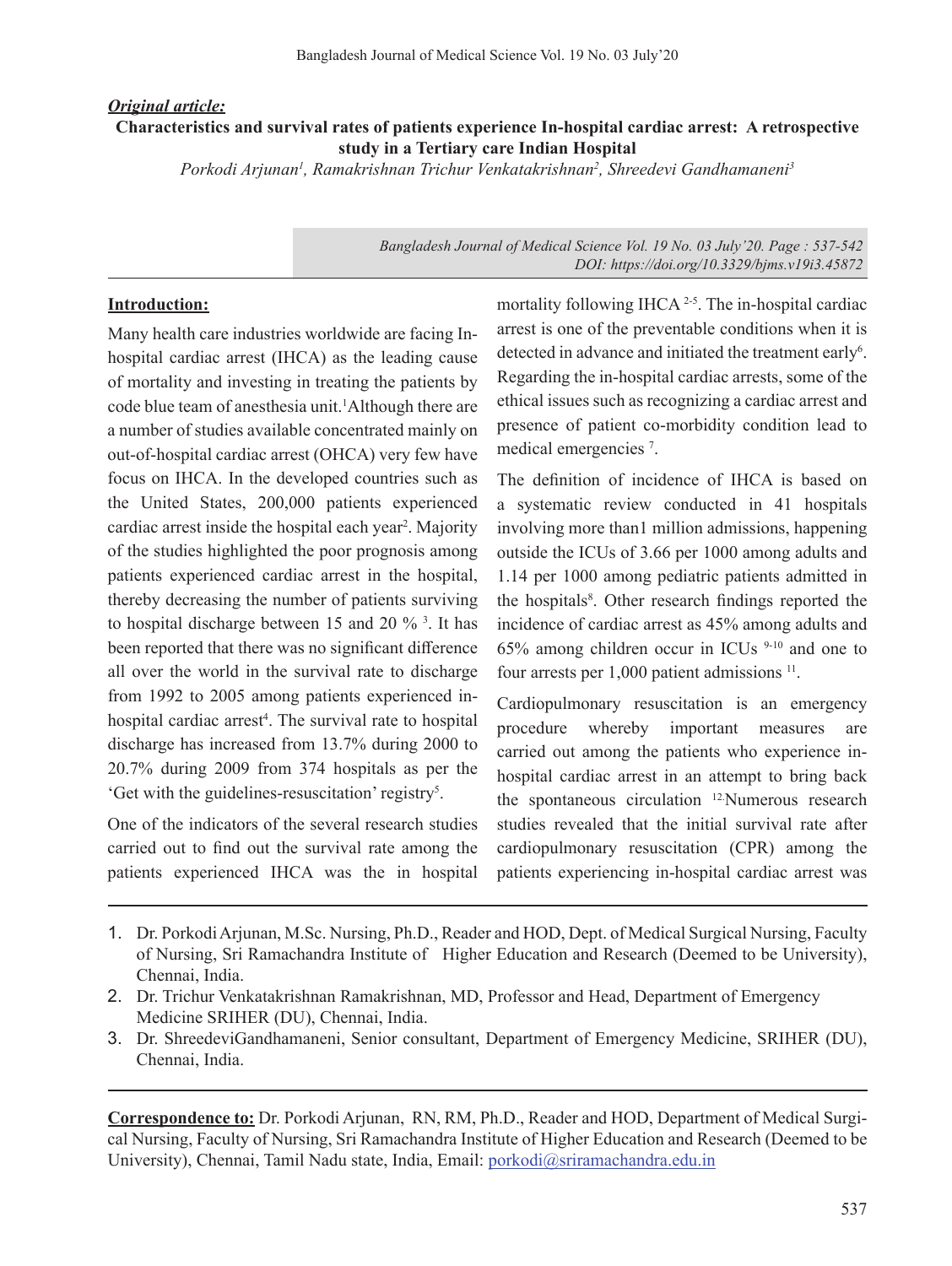up to 50 %. This percentage keeps on decreasing the survival rate during their hospital discharge, ranging from 11 to 37 % with the patients who received successful CPR due to IHCA mostly die before hospital discharge  $11,13$ .

The cardiac arrest incidence is unexpected in the general wards of the hospital, and the nurse identify it. The nurses have continued to give CPR until the patient gets spontaneous circulation or when the physician terminates the further efforts. Functional outcome after IHCA can be measured using the Cerebral Performance Category (CPC) score.

In the developing countries such as India, very few studies have been conducted to address the IHCA. Therefore, the current study was undertaken retrospectively to assess the characteristics of IHCA and assess the survival rates of patients with cardiac arrest at a tertiary hospital in India.

## **Materials and methods**

This Retrospective explorative study was conducted in Emergency Department of Sri Ramachandra Medical Centre and included all adults above 18 years. Permission was also obtained from the Medical Director and the Head of the Department, Department of Emergency Medicine, Sri Ramachandra Medical centre, and the research team was able to access the medical records only for collecting the data for the study.

Sri Ramachandra Medical centre is one of the biggest tertiary care hospitals situated in the heart of the Chennai city, Tamil Nadu, India. The purpose of this study was to assess the survival rate after inhospital cardiac arrest, estimate the characteristics of IHCA in Sri Ramachandra Medical centre.

The code blue team that consists of an Emergency medicine physician, Nurse, and Emergency trauma care technician managed the cardiac arrest other than Intensive care unit of Sri Ramachandra Medical Centre. The international standards required an anesthetist to be part of the team and he will be consulted only when the patient is transferred to intensive care unit (ICU). Each cardiac arrest incident used for this study was documented in the register maintained by the emergency department. Using the register, all the patients experienced a code blue event

at Sri Ramachandra Medical Centre were identified. Only the adult patients were included for the study and among them, those who had cardiac arrest in the hospital except in the ICU were included for the study. Patient demographics and clinical variables were identified using the electronic medical record. The details regarding the event were taken directly from the record to determine the outcome, where the data on the following variables were collected; age in years, gender, place of IHCA, first documented heart rhythm. Thereafter, the information on comorbidities was collected by entering the patient's in-patient number in the hospital's electronic patient record. Patients' functional outcome after cardiac arrest was collected using 5-point rating scale of Cerebral Performance Categories Scale (CPC Scale), where CPC- 1-2 meant the patient had good cerebral performance whereas CPC- 3-5 meant the patient had poor cerebral performance.

In the retrospective study,83 patientswho experienced IHCA were included after meeting all the inclusion criteria. A self-reported structured questionnaire was prepared by the research team to assess the patients' socio demographic variables (such as age, gender, diagnosis, comorbid condition, date and time of the arrest noticed, time of EMS activated, presenting cardiac rhythm, duration of CPR, and ABG) from the patients' documents retrospectively from the emergency department.

The data were coded, entered, and analyzed using simple descriptive statistics using Microsoft Excel 2010. Descriptive statistics such as frequency, percentages, mean, and standard deviation were used to report the data.

**Ethical clearance:** The ethics committee of Sri Ramachandra University (IEC-NI/13/AUG /35/62) approved this study.

## **Results**

Out of the 113 study participants, 83(73.45%) adult patients met the study inclusion criteria. A good proportion of the patients was between 56 and 65 years(the mean age 60.85). The majority (71.08%) of the patients was males. CVD were the major diseases diagnosed for this sample and Adrenaline drug was the major drug used for the patients (Table 1).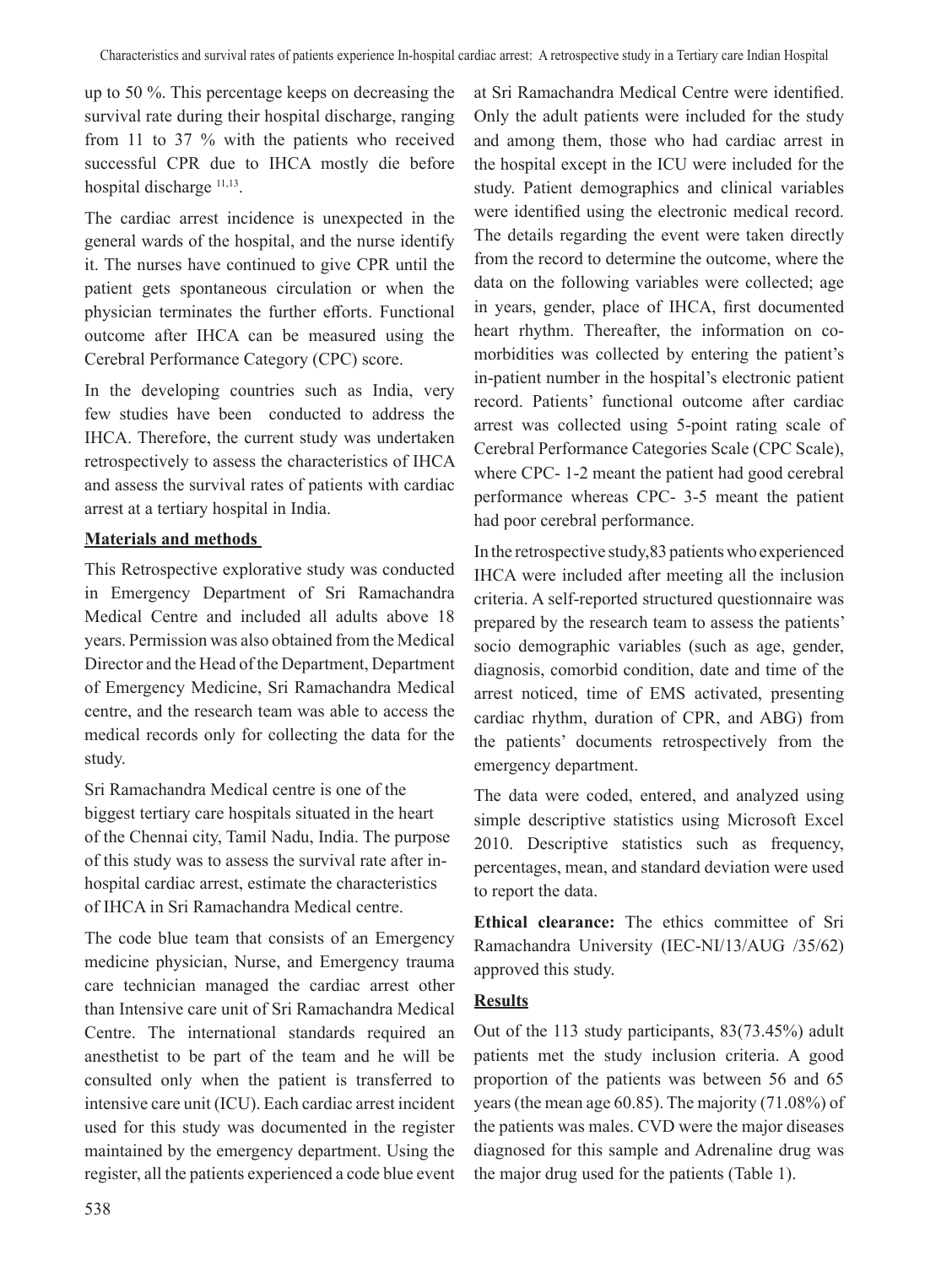| I.                 | <b>Age in Years</b>        | No.                     | $\frac{0}{0}$ |
|--------------------|----------------------------|-------------------------|---------------|
| a.                 | $<$ 45                     | 8                       | 9.63          |
| b.                 | $46 - 55$                  | 19                      | 22.89         |
| c.                 | 56-65                      | 27                      | 32.53         |
| d.                 | 66-75                      | 17                      | 20.48         |
| e.                 | 76-85                      | 9                       | 10.84         |
| f.                 | <b>Above 86</b>            | 3                       | 3.61          |
| Π.                 | Gender                     |                         |               |
| 1.                 | Male                       | 59                      | 71.08         |
| $\overline{2}$ .   | Female                     | 24                      | 28.91         |
| III.               | Pre-existing               |                         |               |
|                    | co morbid<br>condition     |                         |               |
| a.                 | <b>Kidney disease</b>      | 3                       | 3.61          |
| b.                 | <b>Respiratory disease</b> | $\overline{\mathbf{4}}$ | 4.81          |
| c.                 | Gastrointestinal<br>dise   | 6                       | 7.22          |
| d.                 | Cardiovascular             | 8                       | 9.63          |
| e.                 | <b>Liver disease</b>       | $\mathbf{1}$            | 1.20          |
| f.                 | Neuro disease              | $\overline{2}$          | 2.40          |
| IV.                | <b>Diagnosis</b>           |                         |               |
| <b>GIT</b>         |                            | 6                       | 7.22          |
| <b>CVS</b>         |                            | 22                      | 26.50         |
| <b>Kidney</b>      |                            | 19                      | 22.89         |
| <b>Blood</b>       |                            | $\overline{2}$          | 2.40          |
| <b>Respiratory</b> |                            | 9                       | 10.84         |
| Reproductive       |                            | 5                       | 6.02          |
| <b>Neuro</b>       |                            | 10                      | 12.04         |
| Liver              |                            | $\mathbf{1}$            | 1.20          |
| Ortho              |                            | 3                       | 3.61          |
| Vascular           |                            | 3                       | 3.61          |
| Renal              |                            | 1                       | 1.20          |
| <b>Sepsis</b>      |                            | $\overline{2}$          | 2.40          |

| Table 1. Distribution of demographic variables (N=83) |  |
|-------------------------------------------------------|--|
|-------------------------------------------------------|--|

The characteristics of the study participants' inhospital cardiac arrest event were assessed. Place of cardiac arrest occurred in the ward (40.96%), emergency room (13.25%), and dialysis unit (9.63%). Reasons for hospital admission include cardio (25.30%), Nephro (20.48%), Medicine (19.27%), and neuro(12.04%). Patients49 (59.03%) had cardiac arrest during the daytime whereas 34 (40.96%) had during the nighttime. Patients 54(65.06%) died before discharging from hospital, 7 (8.43%) patients were discharged against medical advice, and 22(26.50%) were discharged from hospital. Thirtyeight (45.78%) patients presenting rhythm during cardiac arrest were asystole and 16(19.27%) patients had pulseless electrical activity (PEA) (Table 2).

| Table 2. In-hospital cardiac arrest event |
|-------------------------------------------|
| characteristics $(N=83)$                  |

| I.<br>Place of cardiac arrest | No.                     | $\frac{0}{0}$ |
|-------------------------------|-------------------------|---------------|
| <b>Emergency room</b>         | 12                      | 14.45         |
| Ward                          | 59                      | 71.08         |
| Neuro                         | 4                       | 4.81          |
| Dialysis unit                 | 8                       | 9.63          |
| II.<br>Time of day            |                         |               |
| 8.00 to 19.59                 | 49                      | 59.03         |
| 20.00 to 7.59                 | 34                      | 40.96         |
| <b>Admission unit</b><br>III. |                         |               |
| Cardio                        | 21                      | 25.30         |
| <b>Medicine</b>               | 16                      | 19.27         |
| Nephro                        | 17                      | 20.48         |
| <b>Surgery</b>                | 7                       | 8.43          |
| <b>Neuro</b>                  | 10                      | 12.04         |
| Uro                           | $\overline{\mathbf{4}}$ | 4.81          |
| ER                            | $\overline{7}$          | 8.43          |
| <b>OBG</b>                    | 1                       | 1.20          |
| IV.<br><b>Outcome</b>         |                         |               |
| Death before discharge        | 54                      | 65.06         |
| <b>Against medical advice</b> | $\overline{7}$          | 8.43          |
| <b>Survival to discharge</b>  | 22                      | 26.50         |
| V.<br>Presenting rhythm       |                         |               |
| during arrest                 |                         |               |
| <b>Asystole</b>               | 38                      | 45.78         |
| Sinus tachycardia             | 11                      | 13.25         |
| <b>PEA</b>                    | 16                      | 19.27         |
| Sinus bradycardia             | 5                       | 6.02          |
| VT/VF                         | 13                      | 15.66         |

The outcome of IHCA has been presented in Table 3. Patients 49 (77%) were intubated following cardiac arrest and connected with mechanical ventilation. Majority 67 (80.72%) received adrenaline and 21(25.30%) bicarbonate as part of the treatment. Majority of the patients 35(42.16%) received CPR for the period between 21 and 40 minutes and 31(37.34%) patients received for the period of 41 to 60 minutes. The CPC score of 76 (91.56%) patients was between 3 and 5.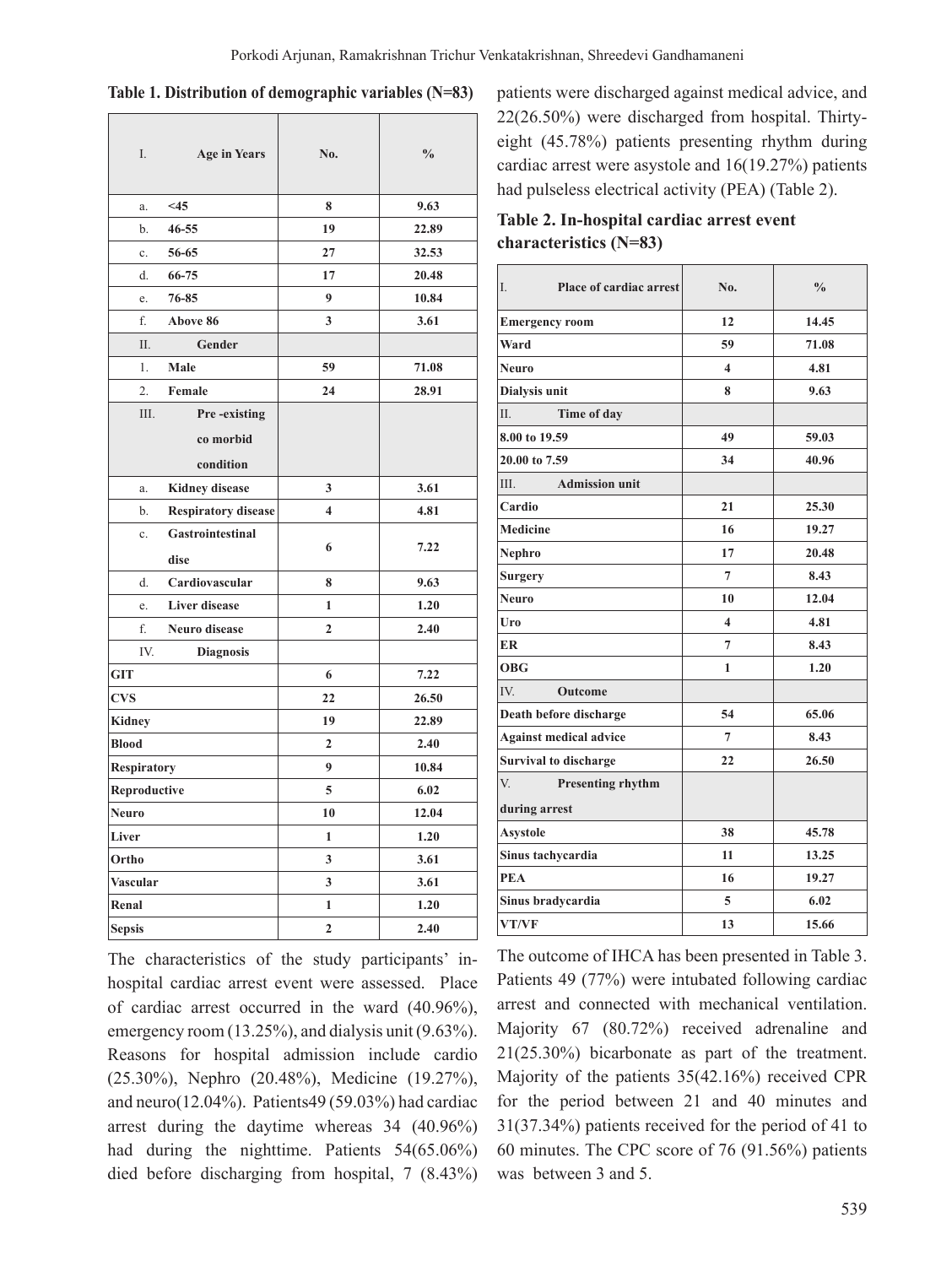## **Table 3. Outcome of in-hospital cardiac arrest (N=83)**

| I.                | <b>Intubation</b>  | No.                     | $\frac{0}{0}$ |
|-------------------|--------------------|-------------------------|---------------|
| <b>Yes</b>        |                    | 59                      | 71.08         |
| N <sub>0</sub>    |                    | 24                      | 28.91         |
| Π.                | <b>Bicarbonate</b> |                         |               |
|                   | <b>Yes</b>         | 21                      | 25.30         |
|                   | No                 | 62                      | 74.69         |
| Ш.                | <b>Adrenaline</b>  |                         |               |
|                   | N <sub>0</sub>     | 16                      | 19.27         |
|                   | Yes                | 67                      | 80.72         |
| IV.               | <b>Atropine</b>    |                         |               |
|                   | <b>Yes</b>         | 5                       | 6.02          |
|                   | No                 | 78                      | 93.97         |
| V.                | <b>Treatment</b>   |                         |               |
| <b>Adrenaline</b> |                    | 67                      | 80.72         |
|                   | <b>Bicarbonate</b> | 21                      | 25.30         |
|                   | <b>Atropine</b>    | 5                       | 6.02          |
|                   | <b>Dopamine</b>    | 6                       | 7.22          |
| <b>Epsolin</b>    |                    | $\mathbf{1}$            | 1.20          |
|                   | Ca gluconate       | 12                      | 14.45         |
|                   | Amiodarrone        | $\overline{\mathbf{4}}$ | 4.81          |
| VI.               | <b>Total time</b>  |                         |               |
|                   | of CPR in          |                         |               |
| minutes           |                    |                         |               |
| $0 - 20$          |                    | $\overline{7}$          | 8.43          |
| $21 - 40$         |                    | 35                      | 42.16         |
| $41 - 60$         |                    | 31                      | 37.34         |
| 61-80             |                    | $\overline{7}$          | 8.43          |
| >80               |                    | 3                       | 3.61          |
| VII.              | Neurological       |                         |               |
|                   | outcome            |                         |               |
|                   | <b>CPC 1-2</b>     | $\overline{7}$          | 8.43          |
|                   | <b>CPC 3-5</b>     | 76                      | 91.56         |

#### **Resuscitation Maneuvers**

## **Discussion**

Most of the patients who received successful CPR after in-hospital cardiac arrest died before hospital discharge. In the current study, patients who had inhospital cardiac arrest were male members between the age group of 56 and 65 years. This suggests that in future the prevalence of in-hospital-cardiacarrest will increase among the elderly patients with significant comorbidities. Our data demonstrate that majority of the patients were admitted in the hospital for cardiovascular disease or renal disease and were diagnosed to have pre-existing comorbid

disease conditions such as cardiovascular disease and Gastrointestinal disease. This is similar asthe other larger retrospective research study conducted by <sup>14</sup> found that cardiac arrest causes to be the culprit in approximately two-third of patients. Similarly, *Khrystyna et al (2018)23 reported that cardiovascular diseases were important causes for mortality and morbidity in the elderly.* In contrast, another study found that the most common underlying disease was malignancy (114 cases,  $48\%$ )<sup>15</sup>.

#### *Characteristics of an event of in-hospital cardiacarrest*

The current study found that most of the patients had in-hospital-cardiac-arrest in the ward especially during the daytime. Most of the patients died after cardiac arrest before discharge from the hospital and only less than one-third of patients could survive to discharge. Compared to other studies conducted among the patients who survived to hospital discharge, 21 (46.7%) had favourable neurologic status <sup>16</sup>. The research reported that the major causes of IHCA were cardiac causes and hypoxia <sup>17</sup>.

Regarding the survival rate after in-hospital cardiac arrest, 59 (71.08%) patients died after cardiac arrest and 25 % of the study participants survived upto hospital discharge. This is comparatively greater compared to the larger research studies <sup>17</sup>. The chances of survival-to-discharge were 15–20% when CPR was initiated with in-hospital; while out-ofhospital, the CPR chances were even lower rate of survival-to-discharge (5-10%) <sup>18-20</sup>.

We found that the major causes of in-hospital cardiac arrest were cardiovascular and renal diseases. This is supported by the studies conducted at the St. Olav University hospital (SUH) where it was found that the causes of IHCA were dominated by cardiac causes and hypoxia. The study conducted in Asan Medical Center, affiliated to the tertiary care hospital, Seoul, South Korea found that the immediate causes of the IHCAs were the non-cardiac causes. The common non-cardiac cause was acute respiratory insufficiency (40 cases, 16.7%) and the common cardiac cause was pulseless ventricular tachycardia/fibrillation (29 cases, 12.2%).

These results are comparable with other studies. When compared to women, the middle-aged men have more incidence of OHCA. The majority of the male patients had no survival advantage  $21$ . The investigator eported that women had lower survival rate than men (1.7% vs. 3.2%; OR = 0.55, 95% CI = 0.41 to 0.72)  $^{22}$ .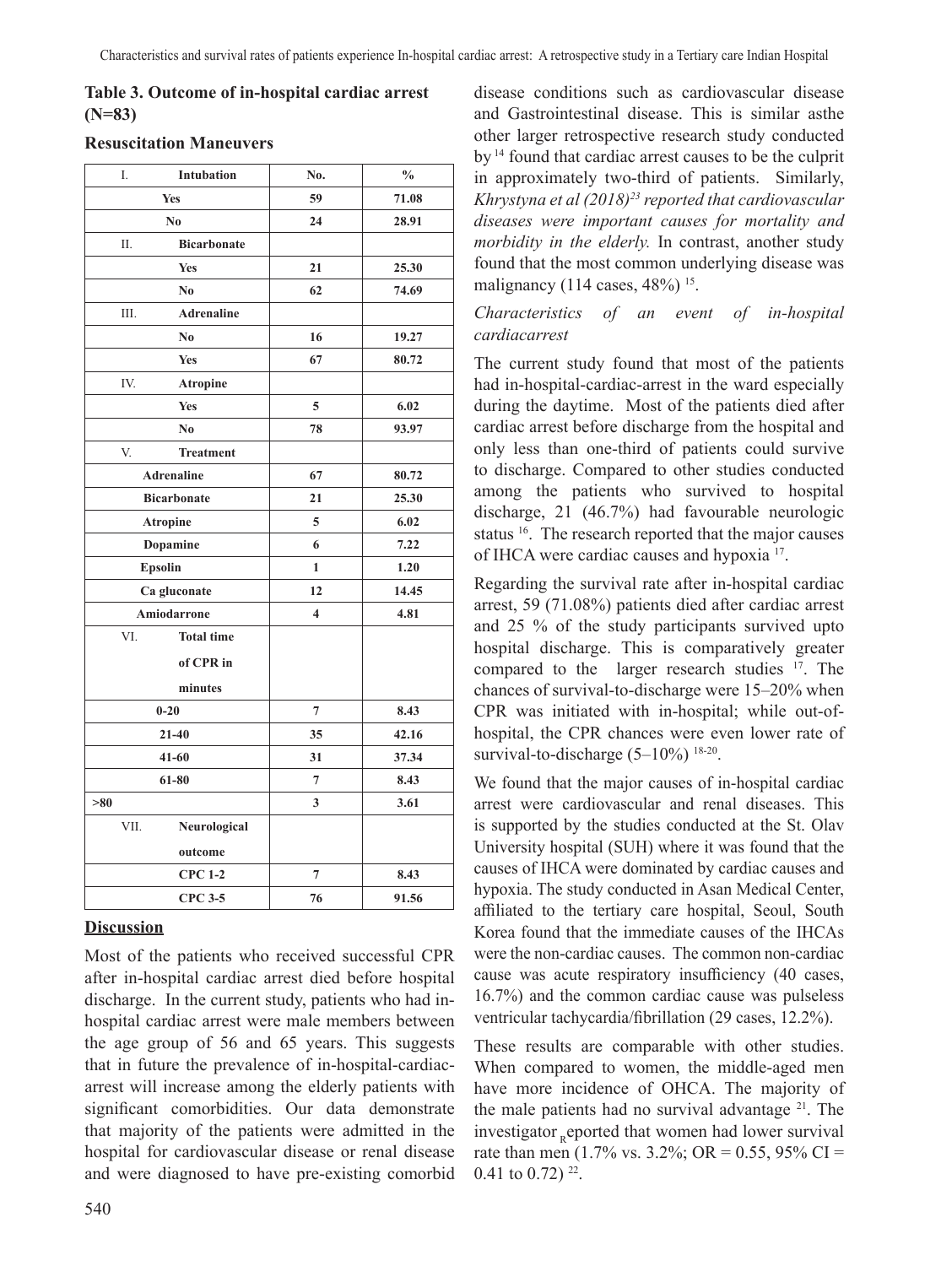The researchers have identified that the presenting rhythm during the in-hospital cardiac arrest was asystole and pulseless electrical activity. This is not very different from PEA or asystole was the first documented rhythm in 71% of episodes. In a study reported that the witnessed cases had pulseless electrical activity as the first documented rhythm whereas the non-witnessed patients had Asystole as the first documented rhythm 15,17.

## *Outcome of In-hospital cardiac arrest*

The researchers found it encouraging that emergency medical service was activated immediately and initiated CPR on an average within one minute. The CPR was continued for an average of 22.3 minutes. The results revealed that most of the patients were transferred to ICU, intubated, and connected with ventilator. Almost three-fourth of patients had received CPR immediately following the cardiac arrest. Our data demonstrate that patients were treated with adrenaline, atropine, and or bicarbonate soon after the cardiac arrest.

## *Strength of the study*

The strength of the study is that the functional outcome was measured using the Cerebral Performance Category score following the IHCA. Additionally, the study documented and reported the survival rates of the in-hospital cardiac arrests. This information is useful for the organization to evaluate itself if the code blue team may require reconstitution to match with the international standards.

Future studies are needed to evaluate the gender difference in the survival outcome after successful cardiopulmonary resuscitation.

# **Limitation**

First, the study is based on a single centre, which limits the generalizability of the results. Second, because of a retrospective study design, many risk factors influencing the outcome have not been included in the analysis. Third, the quality of CPR and the treatment protocol were not measured against the standard guidelines.

## **Implications to practice**

Care after the cardiac arrest is very important for the survival of the patients thereby appropriate patients' need to be shifted to Intensive care unit for higher level care irrespective of the place where the patients experience arrest. The emergency department can take initiative to establish a unit where all the patients who had outside hospital cardiac arrest or IHCA can be shifted to this unit for further care. The emergency department can consider adding an anesthetist in the code blue team as well as revising the policy for the team who provides care after arrest. The nurses should be trained adequately to identify the cardiac arrest in advance and prevent the incidents of in hospital cardiac arrest. The incidence of arrest can be documented in the patient chart and the details of outcome of CPR following arrest.

## **Implications to research**

A research study can be undertaken to assess the pre arrest disease condition and parameters contributing for the cardiac arrest thereby the incidence of inhospital cardiac arrest can be prevented. Future studies are needed to evaluate the gender difference in the survival outcome after successful cardiopulmonary resuscitation.

A follow up study can be done among the survivors to assess their quality of life.

## **Conclusion**

Early recognition of in-hospital cardiac arrest may provide an opportunity for the health care provider for clinical intervention. The institution can initiate in preparing the legislation on 'Do not resuscitate' orders to minimize the unsuccessful CPR.

## **Conflict of interest:** Nil

**Source of Fund:** The authors did not get any fund.

## **Acknowledgements**

The authors thank the Medical Director of Sri Ramachandra Medical centre for approving and facilitating the research.

## **Authors's contribution:**

Data gathering and idea owner of this study: .Dr. Porkodi Arjunan

Study design: ... Dr. Trichur Venkatakrishnan Ramakrishnan

Data gathering: .... Dr. Shreedevi Gandhamaneni Writing and submitting manuscript: .... Dr. Porkodi Arjunan

Editing and approval of final draft: ... Dr. Porkodi Arjunan